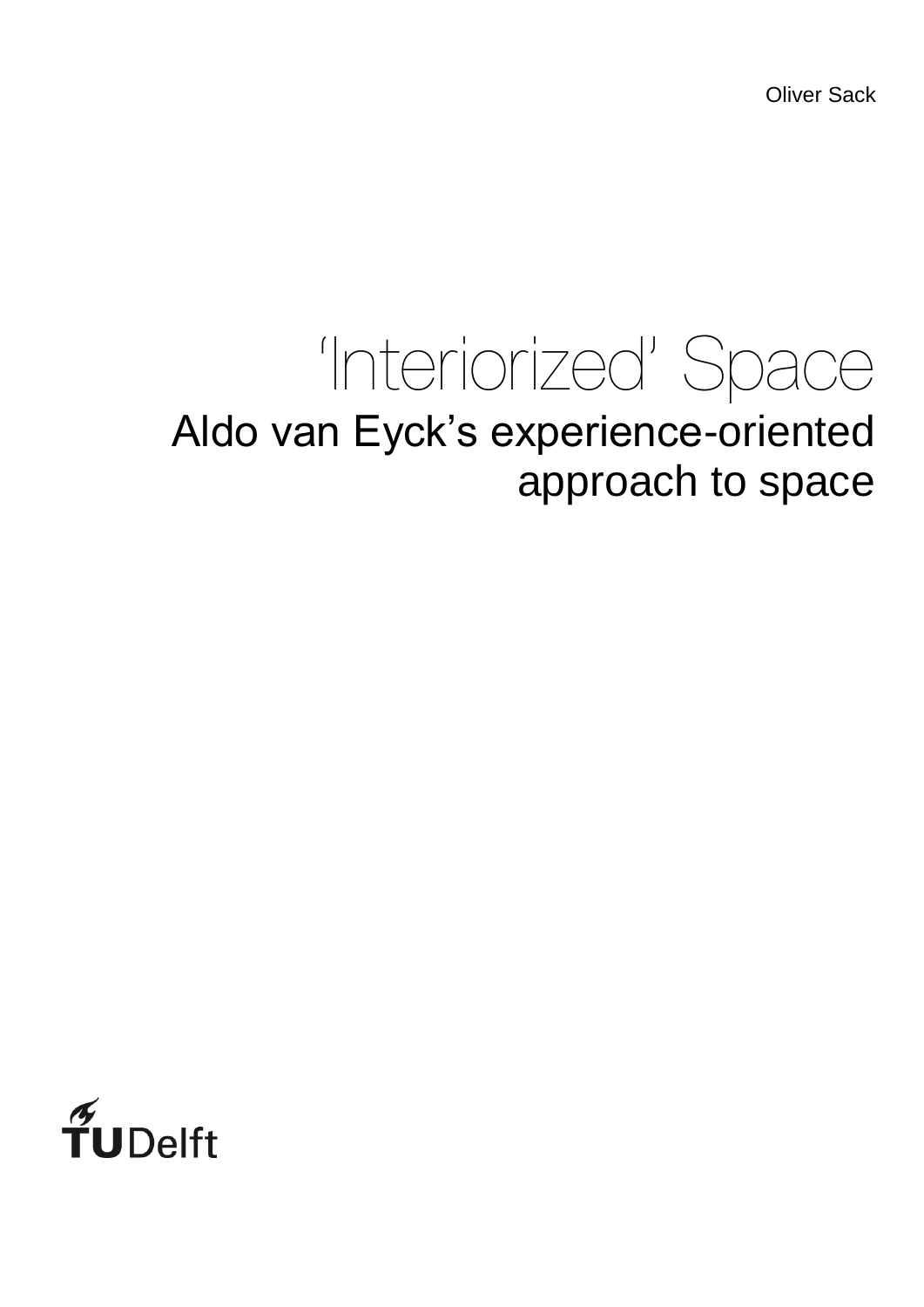### 'Interiorized' Space

Aldo van Eyck's experience-oriented approach to space

By

Oliver Sack

Paper Presented at the 18<sup>th</sup> Peer Review Colloquium

27 October 2017

Department of Architecture Faculty of Architecture and the Built Environment Delft University of Technology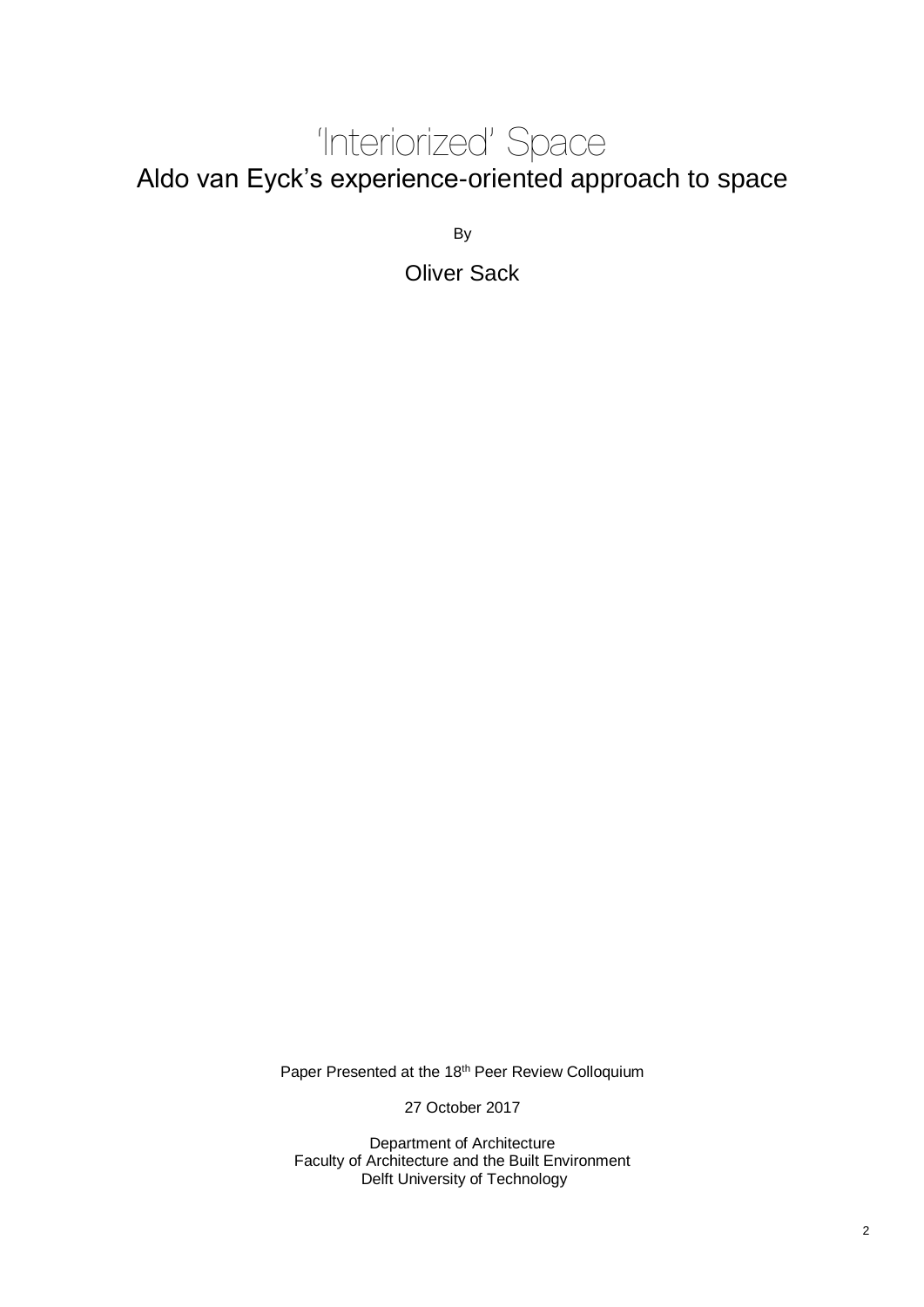### Abstract

This paper examines Aldo van Eyck's approach to space. This approach gets essentially identified with, and accordingly explained on the basis of, Van Eyck's notion of an 'interiorization' of space and his concept of 'In-between', and with the way of how the latter complements the first. This explanation includes the explanation of how Van Eyck's notion of interiorized space is related to Henri Bergson's, and the concept of 'In-between' to Martin Buber's philosophy. Furthermore, the paper analyses Van Eyck's reference to (the perception of) spatiality, and argues that it is combination of that notion of an 'interiorization' of space, and the concept of 'In-between', with this reference to spatiality that essentially characterizes van Eyck' experience-oriented approach to space and its application on architectural design.<sup>1</sup>

## 1 'Interiorized' Space: Aldo van Eyck's experienceoriented approach to space

#### 1.1. Introduction

In Aldo Van Eyck's writings on architecture an appreciation of space in itself – in the sense of describing the fundamental condition of a three-dimensional extension of air space and any other kind of matter - is not to be found. As it goes for Team 10 in general, Van Eyck focused on human experience and activity *in* space rather than on the perception or experience *of* space. What is more - and targeting at the notion of space and spatiality as it developed within the early 20<sup>th</sup> century movement of modern architecture - Van Eyck explicitly rejected to refer to space in itself, both in general and in design-related terms. Instead, he argued for replacing the term space by that of place. For him, space was *'an abstraction. It is only when we see space as a place where it's good to be that we have included man in the concept of space. So you could call space in the image of man 'place'.'*<sup>2</sup> However, and next to eventually modifying his general rejection of the term space in later years,<sup>3</sup> Van Eyck's experience-oriented approach to space very well includes the recognition of an aesthetic, perception-oriented reference to spatiality.

By (rightly) identifying the 'modernist' notion of space with the attempt to refer to space in itself, and with a reference to spatiality that more or less neglects the aspect of enclosure, Van Eyck traces back this approach to a specific rationality or way of thinking: a '… *Euclidean or classical way of thinking.*' <sup>4</sup> He describes this thinking as to be fundamentally wrong, since for him it largely abstracted from the immediateness of reality, from the realm of immediate experience, from intuition and imagination. He proposes a counter concept: a thinking that just starts from and centers on experience, on intuition and imagination, and from which the principal replacement of 'space' by 'place' is one essential element, as is the principle unity of space and time. In developing this approach, Van Eyck directly refers to three different sources: the early-20<sup>th</sup> century avant-garde movement, the French philosopher Henri Bergson (1859-1941)

<sup>1</sup> The present paper is a considerably shortend version of the 5th chapter of my disseration: *Concerning space formation – and ist socio-spatial aesthetics. A critical examination of approaches to space and space formation within the development of modern architecture.* Due to this reduction, the line of argumentation is simplified. Next to this, the discussion of two basic principles of Van Eyck's general argumentation - which is the 'coincidence of architecture and man' and the notion of twin-phenomena', and which both help to more closely understand the concepts of In-between' - are completely left aside. The same goes for the comparison with the corresponding approaches of August Schmarsow and Walter Gropius and for the evaluation of Van Eyck's appproach in relation to Peter and Alison Smithon's and Jaap Bakema's perspective on the notion of 'doorstep'.

<sup>2</sup> Van Eyck [1961] 2010, 296.

<sup>&</sup>lt;sup>3</sup> In the early 80's Van Eyck corrects his categorical rejection of the term space and its replacement by the term place. See: Transparency, in: Van Eyck 2010, 494-96.

<sup>4</sup> Van Eyck [1959] 2010, 199.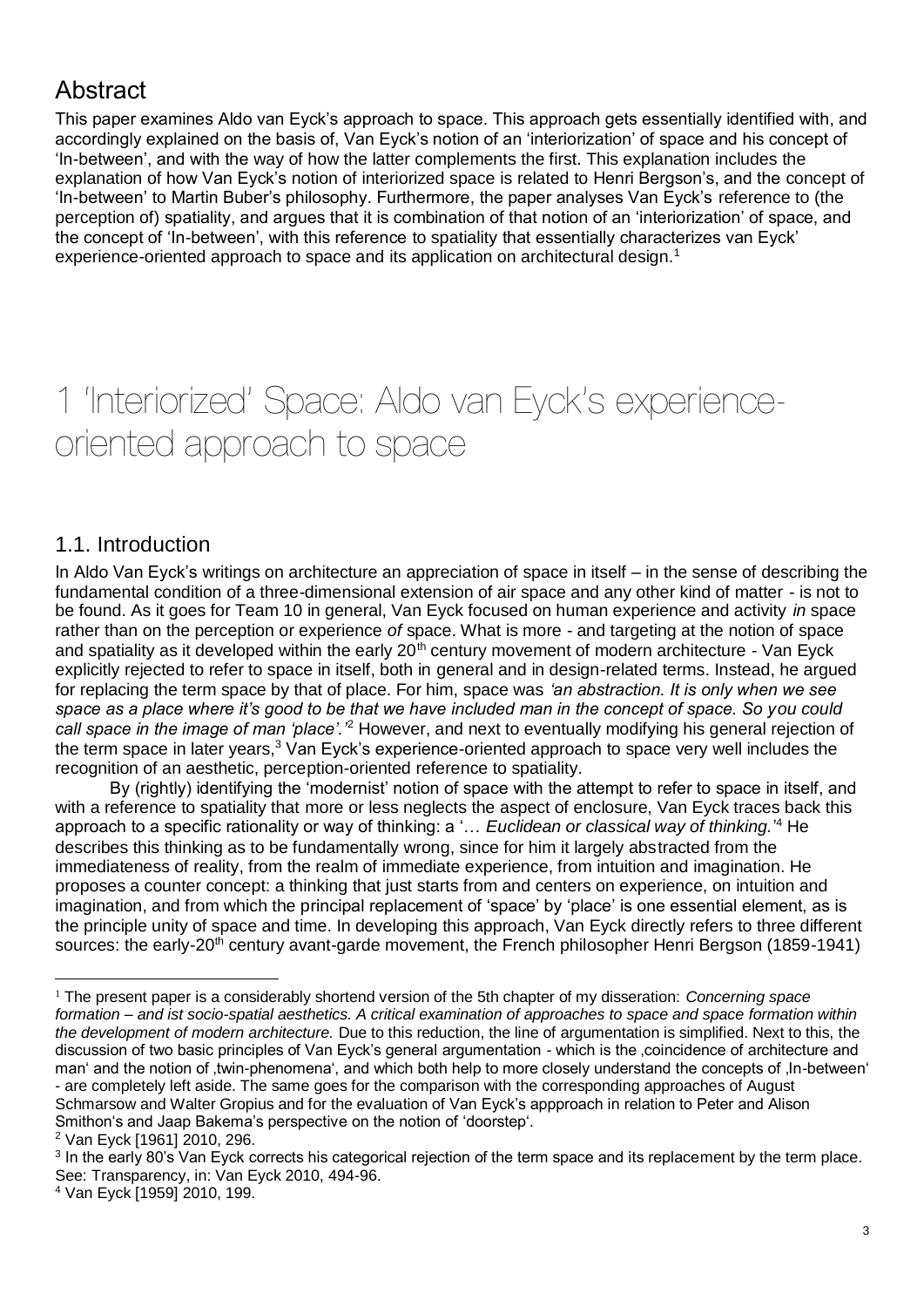and the Austrian-Israeli philosopher of religion Martin Buber (1878-1965). His experience-oriented approach to space, however, he first and foremost develops on the basis of Bergson's concept of time as 'durée' (duration), and Buber's 'dialogisches Prinzip' (dialogic principle) and the corresponding concept of 'Zwischen' (between). Despite the different nature of these concepts, they coincide - and what seems to have made them so attractive for Van Eyck – in the perspective of the subjective human being: in the case of Bergson, the perspective of immediate perception and experience; in the case of Buber, the perspective of immediate mental belonging and identification.

#### 1.2. Durée: Henri Bergson's concept of time

Following Francis Strauven, Van Eyck embarked on a study of Bergson's concept, or rather theory, of time, in the early 1950s. Indeed, with his concept of the "interiorization" of space and time – and which he developed in the early 1960s - Van Eyck particularly adopted Bergson's concept of time, even though he eventually transformed this concept by transferring it onto space, or space-time.<sup>5</sup>

Bergson's concept of time, conceiving space as 'durée' (duration), forms the keystone of his philosophy of life, and by which he became one of its main protagonists at the end of the 19<sup>th</sup> century.<sup>6</sup> Accordingly, Bergson develops and formulates his notion of time in contrasting juxtaposition to natural science and an associated way of thinking. As Christina Vagt puts it: '*Bergson's theory of duration … simply is the other, the to natural science complementary side, a method of conscious life, and to capture the realness, the actuality of corporeal-mental existence.'* <sup>7</sup> For Bergson, duration represents real time, because it is intuitively perceived. It is heterogeneous and implies the realm of immediate and inner experience. By contrast, a scientific notion of time, based on intellect, or analytic reasoning, misses, according to Bergson, that level of immediate and inner experience. It is oriented towards the outer world, outside of consciousness, and thus separated from inner being and experience.<sup>8</sup> Bergson links the distinction between these two notions of time to a qualitative distinction between time and space, that is, to a dualism between both, as Alan Lacy states.<sup>9</sup> As Bergson connects duration with intuition, he ties intellect to space. This is because matter - the subject to which the intellect is generally directed - exists for and is analyzed by our consciousness first and foremost in its spatial appearance, as it is conceived as discrete 'objects' existing in space next to each other and, at the same time, time-independent. Based on this intrinsic relation he draws between space and intellect, for Bergson the intellectual perception (concept) of time actually does not represent time at all, but rather integrates time into space. Like matter, or turning now into matter, time - as soon as it is intellectually conceived - gets by means of measuring and counting separated into a sequence of discrete moments of spatial events.

#### 1.3. 'Interiorized' time

As indicated above, Van Eyck primarily shares with Bergson his focus on and preference for intuition, and the corresponding challenge of a primarily rational and scientific-theoretical understanding of reality.

<sup>9</sup> Lacy, 1989, 17.

 $\overline{a}$ <sup>5</sup> Even though Van Eyck clearly adopted Bergson's concept of time, he never referred to this explicitly anywhere. The only clear reference to Bergson was not at all related to this conception. We find it already in Van Eyck's contribution to the official report of the CIAM meeting in Bridgewater in 1947. Here he takes over a quote from Carola Giedion-Welcker, who herself mentioned this quote in an article on Guillaume Apollinaire, in order to point to Bergson's influence on him: "*Ob nun Materie, ob Geist, die Wirklichkeit erscheint als eine stete Verwandlung, sie wird, oder sie entwird, sie ist nie ein fertig gewordenes"* (Giedion-Welcker, [1942] 1973, 1989, 192). But also in general terms, this reference is relevant for Van Eyck's experience-oriented concept of space only in a very indirect way, since it rather points to the not so closely defined idea of reality as to be determined by continuous change.

<sup>&</sup>lt;sup>6</sup> The depth of my examination of Bergson's theory is determined by the aim to explaining the basis of Van Eyck's general philosophical perspective. Therefore, I confine myself to explain the essential content of his theory, leaving aside any theory-historical classification and critical discussion.

 $7$  Vagt, 2014, 15.

<sup>&</sup>lt;sup>8</sup> Although Bergson clearly distinguishes intuition from intellect and stresses the essential significance of intuition to reveal, and thus to represent, "a deeper layer of human insight," he also acknowledges the significance of the latter. This is because, despite the different meaning and significance he ascribes to intuition and intellect, he regards them as complementary to each another.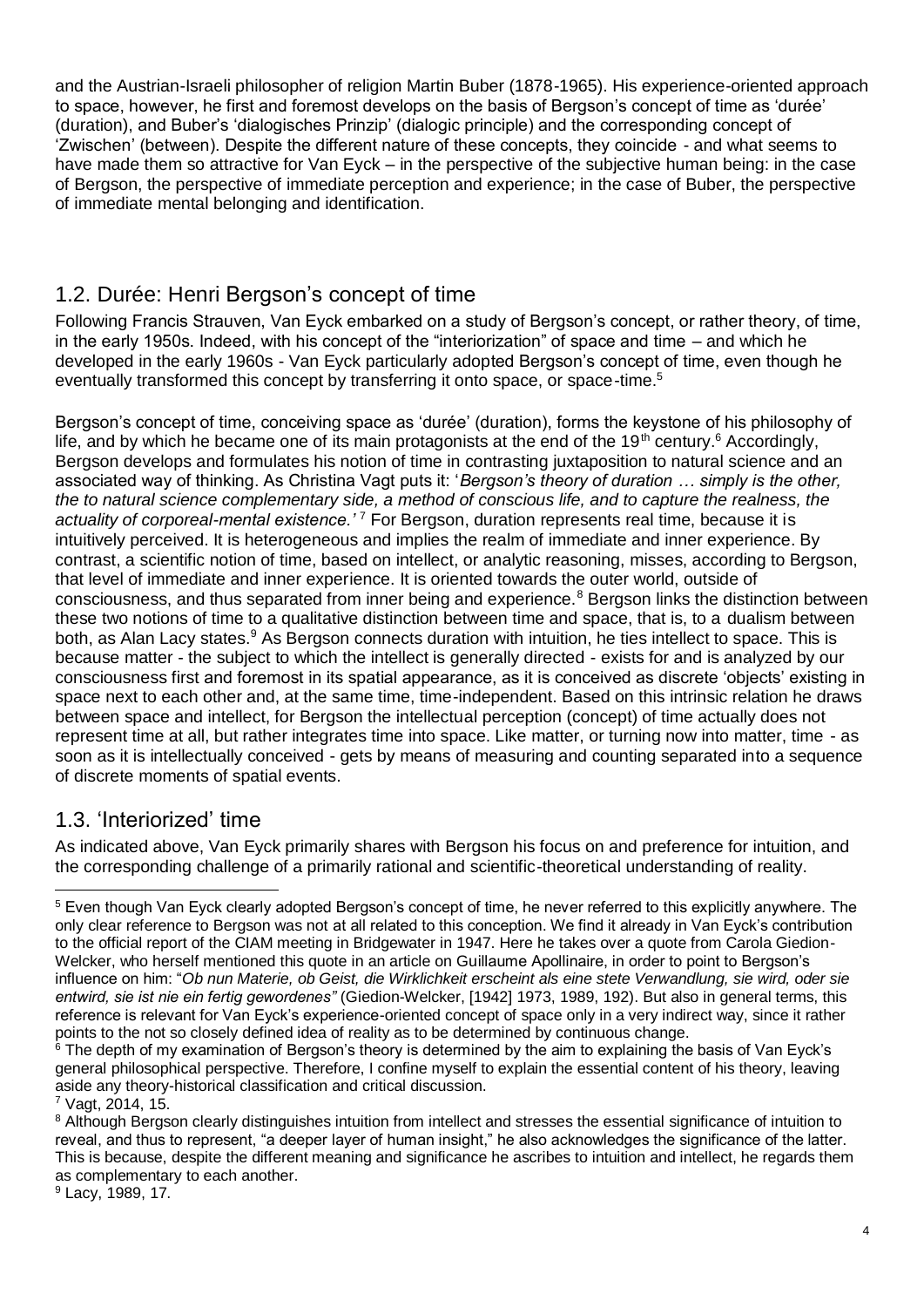Moreover, Van Eyck adopts Bergson's particular approach to time, including the explicit juxtaposition to a rather intellectual understanding:

*Now the present should never be understood as the shifting a-dimensional instant between past and future or as a closed shifting frontier between what is no longer and not yet is, but as a temporal span experience, shifting in the continuum of consciousness where past and future converge. (…) It is when he experiences and participates fully, when his associative awareness charges and extends perception, rendering it transparent and profound through memory and anticipation, that he becomes aware of duration, i.e. of temporal depth.'*<sup>10</sup>

In this sense, and still remaining within Bergson's approach, Van Eyck now describes 'duration' as 'interiorized' time, meaning as being '*broken up and made accessible*', as Lightelijn and Strauven remark.<sup>11</sup> At the same time, however, Van Eyck modifies Bergson's approach, because Bergson refers to duration as being intrinsically tied to a specific state or quality of consciousness, which is intuition. Van Eyck, however and even though he also explains duration as a specific quality of time and its perception - focuses on duration rather in terms of a qualitative part, and parcel of personhood, of human identity. For him, in 'interiorizing' time - in breaking it up and making it accessible - man is in harmony with himself, he is '*at home*':

*… as soon as man experiences duration, he senses himself contained in time – included – and time contained in him. In coinciding with time, furthermore, he coincides with himself. There is then no difference between sense of duration and sense of being, not for that matter between these and the sense of present, for the present is experienced as extending into the past and the future; past and future are created in the present. Thus implies self-realization. Yes, man is 'at home' in duration. But there is no room for him in 'closed time'. In the abstraction of the consecutive instant man loses his sense of dimension and hence also his identity.*<sup>12</sup>

For Van Eyck, this harmony moves into the center of interest. Correspondingly, also the 'interiorization' of time always implies this meaning to reach the state of being in harmony with oneself. Furthermore, he reinterprets the term duration by linking time, and its 'interiorization', to the term 'occasion' - and what further underlines a shift from perception *of* to experience *in* time. It is an experience that implies activity and interaction. Hence, with reference to Bergson's notion of duration Van Eyck eventually turns this notion in the direction of both identity- and activity-related experience. The perception of time in itself as such disappears from view.

#### 1.4 'Interiorized' space

Next to this reinterpretation of Bergson's approach to time, Van Eyck now additionally transfers it onto space. And conform the shift from a sensuous perception of to identity-related experience in time, also in terms of space, he is not interested in the perception *of,* but in the identity-related experience *in* space. Consequently, he refers - unlike Bergson - not to space in itself but to 'place'; in other words, he refers to a location or area where that experience takes place, even if it is a built or otherwise physically defined space.<sup>13</sup> Moreover, as regards time, in the quality of being, or rather providing, "place" for true experience, Van Eyck's space is "broken up and made accessible"—space is "interiorized." Here, he explicitly regards built space as merely one, despite there being a specific architectural way to enable this "interiorization". But whether or not built space is involved, with his notion of space as 'place', Van Eyck extends experience in time onto space. Inner time-related experience (occasion) gets linked to outer location, it gets 'spatialized'. As a consequence, place gets, as it were, 'temporalized'. As Francis Strauven also remarks, for Van Eyck place is, as a matter of principle, charged with duration:

<sup>10</sup> Van Eyck, [1962] 2010, 74.

<sup>11</sup> Van Eyck, 2010, 466.

<sup>12</sup> Van Eyck, [1962] 2010, 74.

<sup>&</sup>lt;sup>13</sup> Due to this neutralization of space as such, Van Eyck eventually does not conflict with Bergson, for whom space was - as a matter of principle and as mentioned above - opposed to the realm of intuitive perception. However, the question, whether van Eyck's transformation of Bergson's approach to time on space, and the corresponding neutralization of the opposition between both, could be regarded as a continuation of Bergson's view, I leave aside here.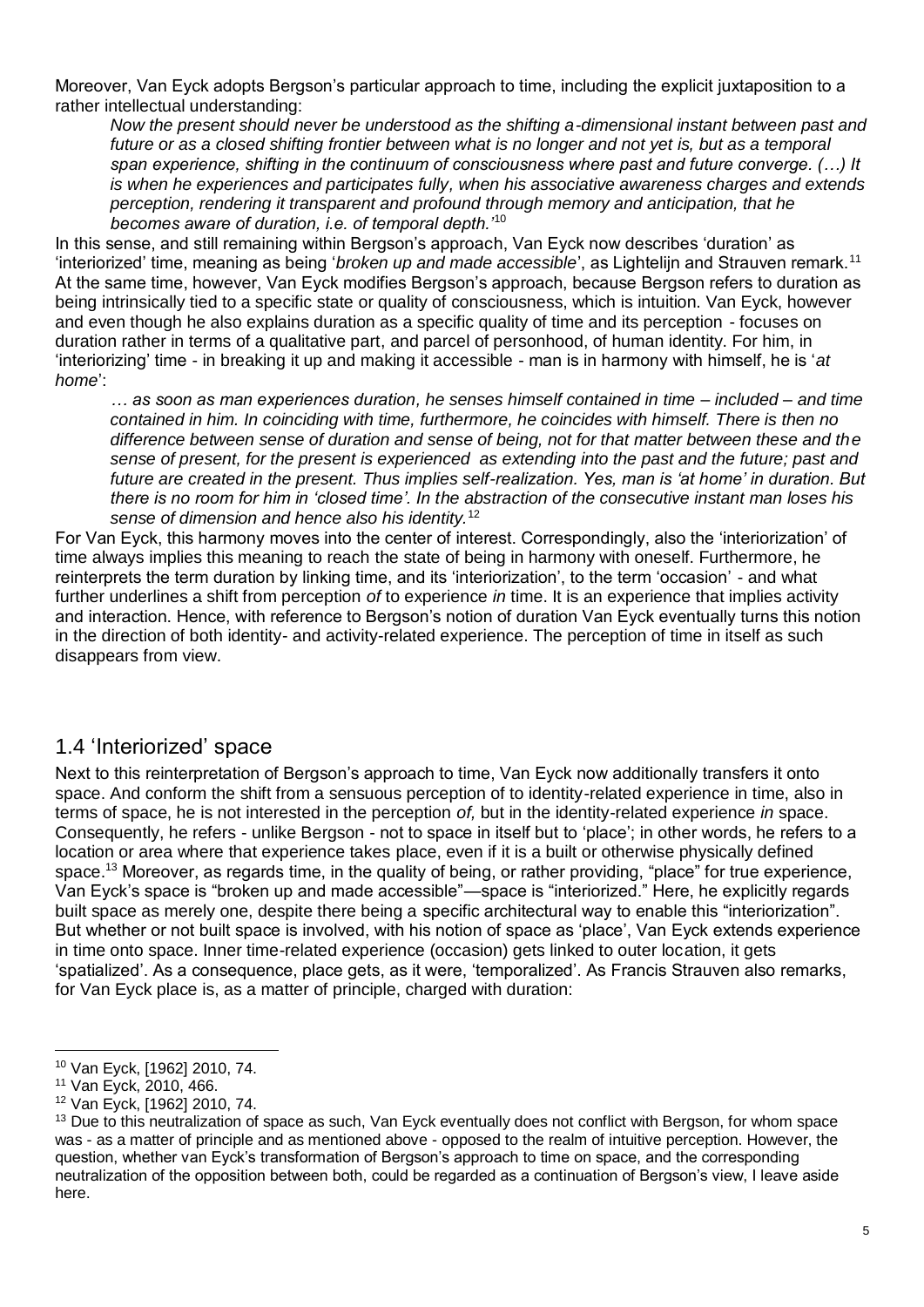*Place, in order to be a space where man feels at home,*' so Strauven, '*must also incorporate duration. It has to be a space which not only intermediates in-between here and there, but which induces a simultaneous consciousness of now and soon; a space which, like man himself, is imbued with memory and anticipation.*<sup>14</sup>

As for Van Eyck the current moment of experience integrates memory and anticipation, the 'spatialization' of that experience implies the integration of various places, having been experienced both in the past and the present and set to be experienced in the future. As a result, in his experience-oriented concept of space, Van Eyck refers to space as space-time, and to space-time as a synthesis of 'place' and 'occasion', as an instantaneous synthesis of *various* places and related present, past, and future occasions. Additionally, those places imply different scales of space, as well as of architectural and urban quality. Eventually, Van Eyck links such an all-embracing 'interiorization' of space and time to the term 'labyrinthian clarity', wishing to express that experience in space and time implies both experiencing the multilayered complexity of places and simultaneously experiencing each place in its specific existence and identity:

*I have spoken of labyrinthian clarity, conscious of the fact that this may sound paradoxical (…) As soon as the labyrinthian impact is articulated by the instantaneous impact of places of real quality during the temporal span implied, rendering it comprehensible as a single complex impression when experienced several times, one can justly speak of labyrinthian clarity. Labyrinthian clarity implies consecutive impression simultaneously sensed through repeated experience. It implies that clarity of place articulation grows – should grow at least in time.*<sup>15</sup>

#### 1.5 I and You: Martin Buber's 'dialogical principle'

Using his reference to Buber's "dialogisches Prinzip" (dialogical principle), particularly centering on the concept of "Zwischen" (Between), the experience-oriented concept of space, as explained so far, is complemented, or rather filled, with a socio-spatial content, and the term "place" acquires a socio-spatial meaning.

Buber's 'dialogisches Prinzip', particularly the relational concept of 'Zwischen' (Between), represents an essential part of his 'anthropological' philosophy. <sup>16</sup> The essential ambition of this philosophy was to reveal the 'essence' of man, the essence of personhood, tracing this philosophic-ontological problem back to the *anthropological* question about the mental existence of man in the world - the mental existence of the individual human subject in relation to nature and to other human beings, and eventually to God. This existence he defines as to be determined by the following principle and twofold nature of man: On the one hand, and by virtue of (the evolutionary development of) their mind, Buber sees humans as to mentally taking distance from the world, primarily from nature and, in the course of history, also from each other and god.<sup>17</sup> This distance for Buber is determined by our consciousness in order to exist as an independent person (as ego), which is seen in the personal pronoun 'I'. Owing to this 'distance', the individual human subject frees itself, unlike animals, from the surrounding world, which now turns out to be a counterpart, a vis-à-vis, an object-like world, which, says Buber, we consequently refer as an 'It' world.

On the other hand, however, Buber assigns man the (just as inborn) nature to establish another kind of relationship with the world. That relationship counteracts that distance and allows man to realize an immediate relation *with* the world. In this immediate relationship we (potentially) refer to the world as 'You', and not only to other human beings, as Buber explicitly points out, though in our relationship to other humans 'what confronts us has blossomed into the full reality of the Thou.'<sup>18</sup> Contrary to the 'It', the 'You' (the 'I-You' relationship) expresses our subjective identification, our dedication to and communion with the

<sup>14</sup> Strauven, [1994] 1998, 419.

<sup>15</sup> Van Eyck [1962] 2010, 100.

<sup>&</sup>lt;sup>16</sup> To explain both the principle and the concept. I refer to three of his main texts (to which Van Eyck and other members of Team 10 also referred): *Ich und Du* (I and Thou) from 1923, *Urdistanz und Beziehung* (Primordial Distance and Relation) from 1951, and *Das Problem des Menschen* (The Problem of Man) from 1942. As with Bergson, the depth of my examination of Buber's philosophy is determined by the primary aim to understand and to evaluate Van Eyck's reference to him. Therefore, in the following I again restrict myself to explaining the essential content of the mentioned theory and concepts, leaving aside any critical discussion.

<sup>&</sup>lt;sup>17</sup> Due to the intrinsic relation to man's evolutionary 'Menschwerdung' (incarnation), Buber defines this distance as 'Urdistanz' (primordial distance).

<sup>18</sup> Buber, [1923] 1957, 148. Quoted from the translated edition, Edinburg, 1937, 103.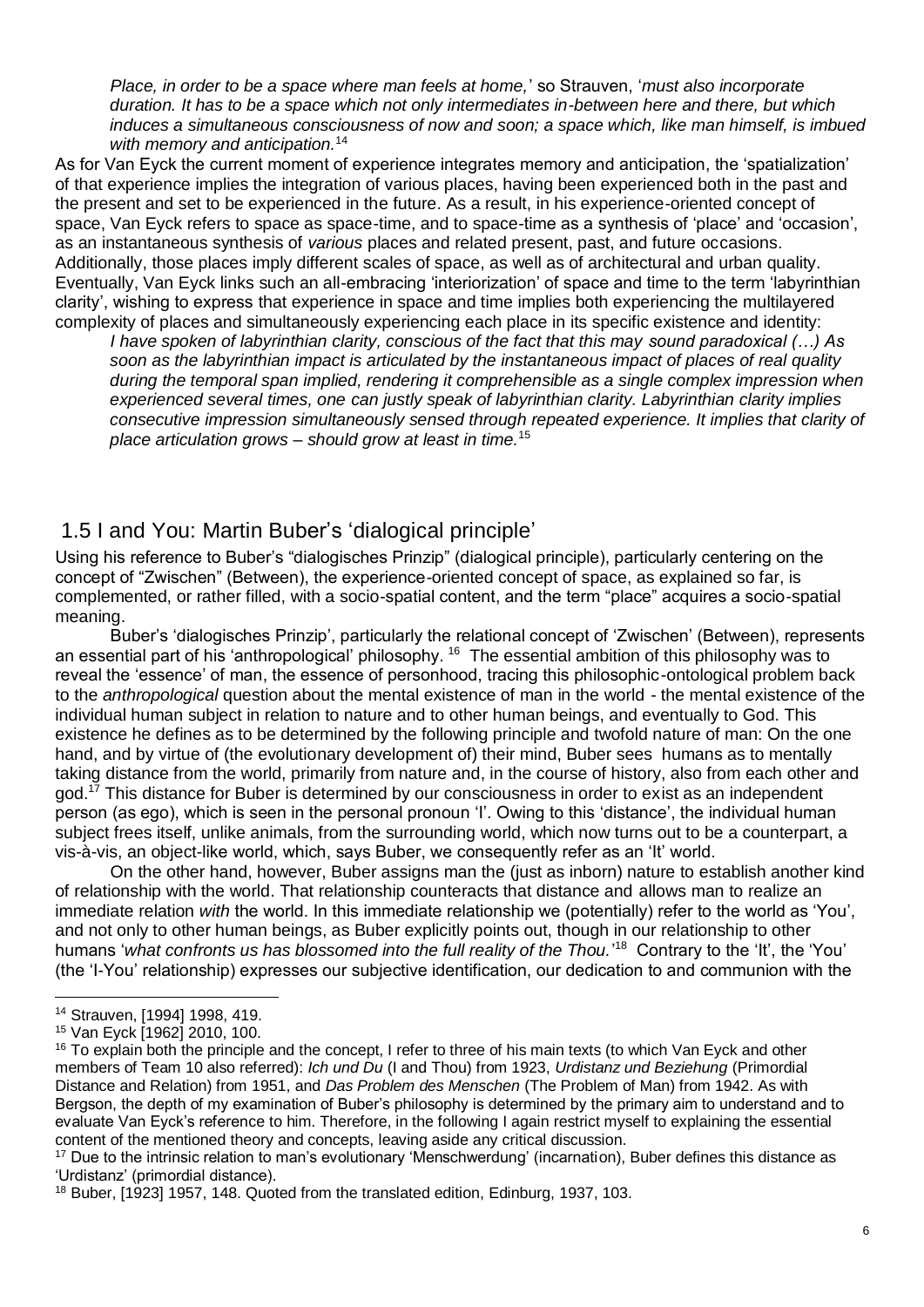vis-à-vis, with the world, and eventually with God, as the origin and condition of both our (mind-oriented) existence and that of the world. It simply distinguishes us, according to Buber, as to be *human*. Eventually Buber claims that the 'I-It' and the 'I-You' relationships have to complement one another as the two principle modes of our conditionality in the world and as determining the essence of personhood.

But to his day, according to his diagnosis, the history of mankind has been characterized by a progressive disappearance of the 'I-You' principle, of the forming of an immediate relationship with the world. Therefore he pleads for strengthening the 'You' principle, first and foremost with regard to inter-subjective relationships between human beings themselves. Here he identifies the 'I-You' relationship with the term 'Zwischen' (Between), which is to be understood as a mental sphere that comes into being as soon as two persons really turn towards each other and perceive each other as 'You', and not as 'It', as him or her, and correspondingly suspend any distance between them.

Next to his focus on inter-subjective relationships (and next to the implied religious connotation), Buber refers to the term 'Zwischen' in a second respect, namely the so-called 'Gestalt gewordenes Zwischen' (physically shaped between). Here he particularly identifies a work of art as the '*condensation of the relationship of man with the world*,'<sup>19</sup> and as a result and expression of the same twofold 'I-It' and 'I-You' relation to the world - to move away from it as well as to relate oneself to it in an immediate way. In this sense, he describes, for instance, music as the continuous interplay between '*the distant discovery of tonal existence and its 'beziehungshafte' release into formed appearance.*' 20

#### 1.6 Aldo van Eyck's notion of 'In-between'

Van Eyck adopts the concept of "Zwischen" as an alternative conception of personhood that focuses either on individualism or on collectivism. Here he completely follows Buber's criticism and his valuation of the concept of "Zwischen" as the necessary alternative for both:

*Modern individualism is an imaginary structure – this is why it fails. Collectivism is the final barrier man has thrown up against himself to substitute. There is only one reality between real persons – what Buber calls 'the real third' (…) not something that happens to one person or another person separately and a neutral world containing all things, but something that happens between both in a dimension only accessible to both. The in-between acquiring form. 'On the other side of the subjective, on this side of the objective, on the narrow borderline where I and you meet lies the 'In-between.*' *21*

At the same time, as with his reference to Bergson's notion of 'durée', Van Eyck transforms Buber's concept of 'Zwischen'. He transforms it from a non-spatial to a spatial concept. From the perspective of his experience-oriented concept of space, this transformation complements his notion of 'interiorization'. Here, it particularly fills the term 'occasion' with a social or rather socio-psychological content, both in terms of immediate human interaction and in terms of the relation of man to the world.<sup>22</sup> With regard to the latter, and taking the beach as an example, the borderline between land and ocean turns into an "In-between" realm. In the paragraph titled "*Our natural Affinity with the In-.between*," he also argues in *The Child, the City, and the Artist*:

*Take off your shoes and walk along a beach through the ocean's last thin sheet of water gliding landwards and seawards. You feel reconciled in a way you wouldn't feel if there were a forced dialogue between you and either one or the other of these great phenomena. For here, in-between land and ocean –*

 $\overline{a}$ <sup>19</sup> Buber, [1950] 1957, 418.

<sup>20</sup> Ibid, 418.

<sup>21</sup> Van Eyck, [1961] 2010, 54.

 $22$  Due to Buber's clear connection of experience with the 'I'-'It'-relation of man to the world, and the corresponding separation between experience and the concept of *Zwischen*, Van Eyck's transformation seems to imply a fundamental contradiction with Buber's argumentation. However, the English term experience unites two different terms in German: 'Erleben' and 'Erfahrung'. As 'Erleben' implies a certain degree of activity and an orientation to the outside, 'Erfahrung' rather implies perception in terms of an inner reflection. Buber exclusively uses experience in the latter meaning. Van Eyck uses experience without to distinguish between 'Erfahrung' and 'Erleben'. Furthermore, one could question Buber's strict connection between 'Erfahrung' and the 'I-It' relation with the world, since the Zwischen always also is an experience in terms of 'Erleben'.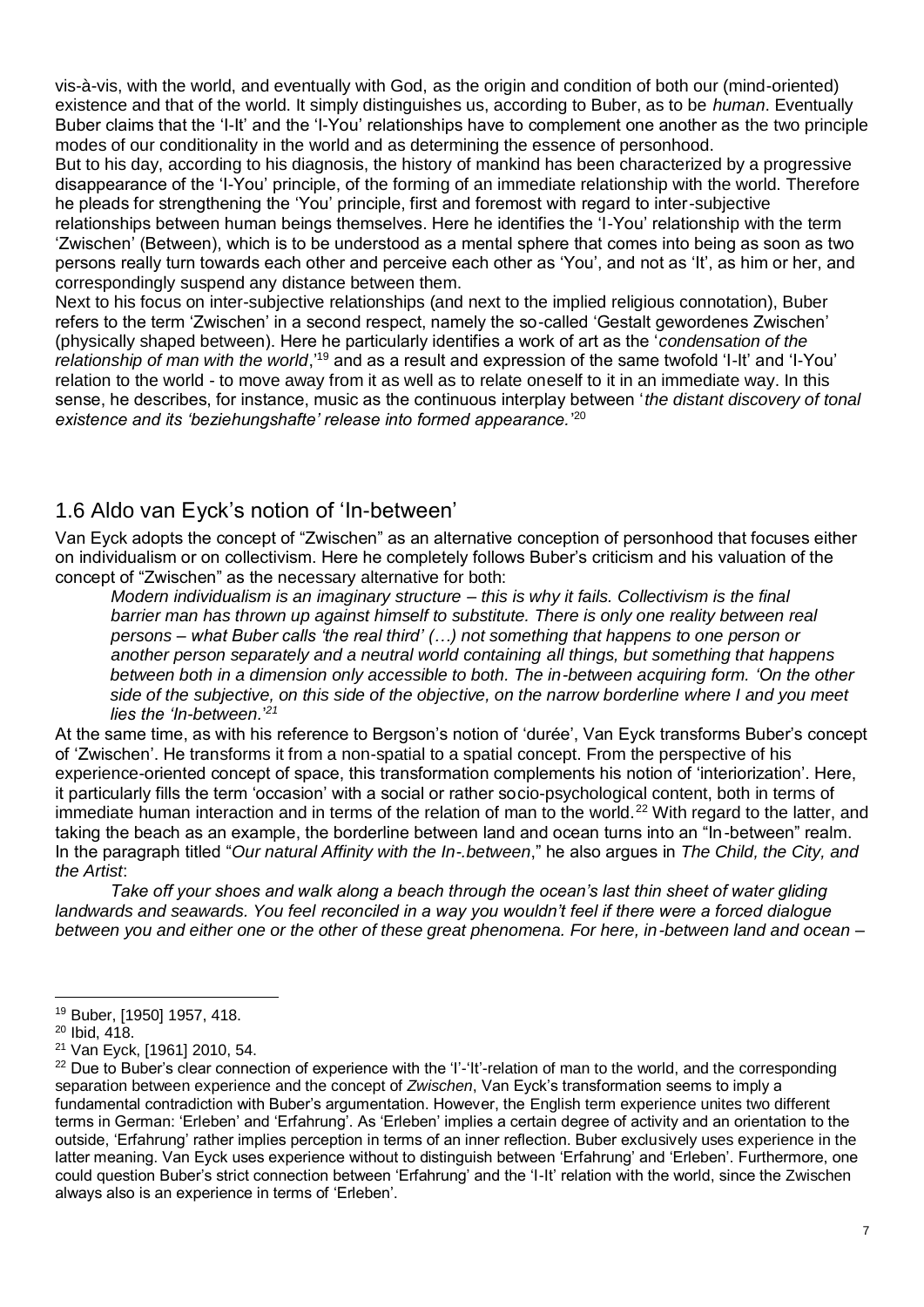*in this in-between realm – something happens to you (…) you coincide with both, because their coincidence is you*. 23

This transformation of Buber's concept of 'Zwischen' represents a first concretization of what one could think of as being the experience of place, as it represents a foundation of its ontological meaning - in the example of the beach, the experience of departing and homecoming.

In concrete architectural terms, the 'Zwischen' turns into an architecturally created 'In- between'. The most prominent example of this is the threshold, or 'doorstep', the spatial zone between inside and outside. As an 'In-between' place - and similar to the borderline between land and ocean - the 'doorstep' also establishes, or should establish, a dialogue. Now this dialogue is the socio-spatial relation between private inside and public outside of the house. In his Otterloo talk in 1959, Van Eyck accordingly argues:

*There is one more thing that has been growing in my mind since the Smithsons uttered the word 'doorstep' at Aix. It hasn't left me ever since. I have been mulling over it, expanding the meaning as far as I could stretch it. I have gone so far as to identify it as a symbol with what architecture means as such and should accomplish. To establish the 'in-between' is to reconcile conflicting polarities. Provide the place where they can interchange and you reestablish the original dual-phenomena. I called this 'la plus grande réalité du seuil' in Dubrovnic. Martin Buber calls it 'das Gestalt gewordene Zwischen.'...*

*Take an example: the world of the house with me inside and you outside or vice versa, there is also the world of the street – the city – with you inside and me outside or vice versa. Get what I mean: two worlds clashing, no transition. The individual on one side, the collective on the other. Between the two, society in general throws up lots of barriers, whilst architects in particular are so poor in spirit that they provide doors two inches thick and six foot high (flat surfaces in a flat surface of glass as often as not.) (…) Every time we pass through a door like that, we are split in two – but we don't*  take notice anymore. Is that the reality of a door? What then is the greater reality of the door? Well *perhaps it is the localized setting for a wonderful human gesture: conscious entry and departure. That's what a door is: something that frames your coming and going, for it is a vital experience for those that do so but also for those encountered or left behind. A door is a place made for an occasion that is repeated millions of times in a lifetime between the first entry and the last exist.* <sup>24</sup>

Leaving aside that Van Eyck misinterprets Buber's concept of 'Gestalt gewordenes Zwischen' - turning 'Gestalt gewordenes Zwischen' into a built equivalent of the intersubjective 'Zwischen', instead of referring to it as an artistic examination of man with the material world, with nature - this quote well exemplifies that he conceives the designed inside-outside relation as an immediately experienced relation, as the experience of coming and going. Here, for Van Eyck the sensuous perception of architectural space in its physic spatial appearance does not seems to have any value. It is the identity-related experience of belonging and of encounter that counts, '*the encounter between the worlds - two areas, the encounter*  between me and the outside world, the encounter between me and the fellow human being.<sup>'25</sup> However, Van Eyck's experience-oriented approach to space, its 'interiorization' eventually very well includes the perception of spatiality, even though it does so at the level of spatial sensation.

#### 1.7 Spatial sensation

It *The Child, the City and the Artist*, Van Eyck repeats his fundamental statement that 'space' in the image of man is 'place': *'if space allows people to be alive in, it will 'become' place (…) Place is the appreciation of space, that is how I see it.'<sup>26</sup>* Unlike similar statements, he now connects the appreciation of 'place' with a criticism of the (one-sided) 'modernist' focus on spatial continuity at the expense of the forming of spatial enclosure, and traces the need for both back to two aspects of man's primordial nature':

*There is the spatial sensation, which makes us envy birds in flight; there is also the kind that recalls the sheltered enclosure of our origin. Architecture will defeat its own end if it discards either the one or the other of these great human aspects.*<sup>27</sup>

<sup>&</sup>lt;sup>23</sup> Van Eyck, [1962] 2010, 56.

<sup>24</sup> Van Eyck, [1961] 2010, 204.

<sup>25</sup> Forum 1960 3, 265, 266.

<sup>26</sup> Van Eyck [1962] 2010, 67.

<sup>27</sup> Ibid, 67.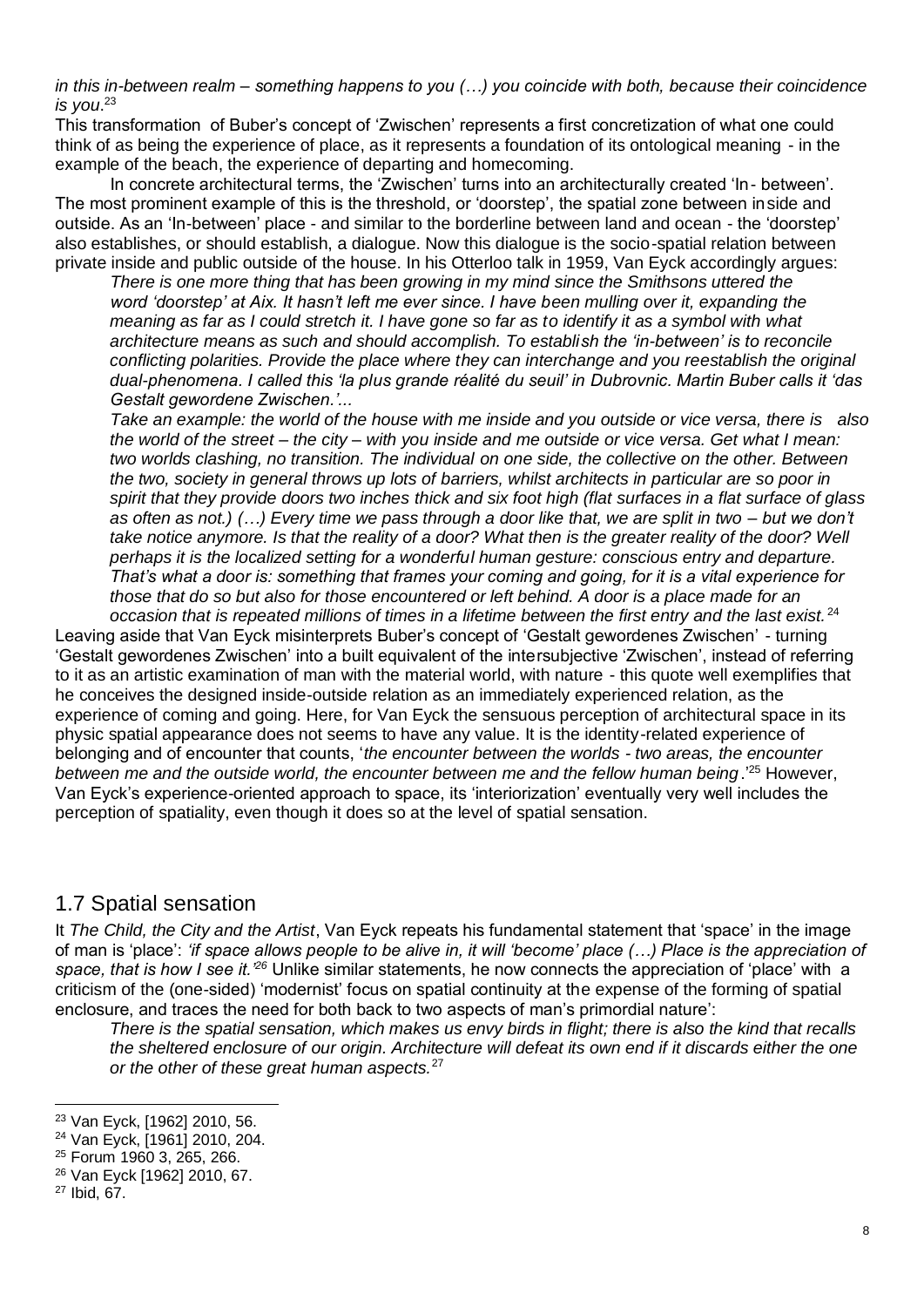Even though Van Eyck himself here does not explicitly link spatial sensation to what has been explained as 'interiorized' space, he nonetheless incorporates the phenomenon of spatial sensation into this experienceoriented approach to space, even giving it an essential meaning in the experience of space as 'place'. By so doing, he also links to the experience of 'place' the perception of spatiality, of relative enclosure, and openness. However, and illustrating the specific nature of Van Eyck's experience-oriented approach to space both in general and architectural terms, with his reference to 'spatial sensation' he rather subordinates the perception of spatiality into that identity-oriented experiencing *in* space. Accordingly, he links the creation and experience of inside atmosphere to the experience of well-being, of feeling comfortable, and compares it with a corresponding quality of clothing. This explains why he uses the term 'spatial sensation', and does not refer to a sensation, or perception, of spatiality in itself.

Next to this, Van Eyck identifies the sensation of enclosure, and openness, as representing, in their interrelated existence, the fundamental existence of man in space and time, and, eventually, in its coincidence with the fundamental principle of reality as a whole, which is relativity.<sup>28</sup> In this context, he directly links the sensation of spatial enclosure and openness with human breathing. In his famous '*breathing both in and out*' aphorism, demanding an architecture that, as humans, also should breathe both in and out, he accordingly argues:

*There are two fundamental kinds of spatial sensation that are compatible with man's primordial nature. They must always been present somehow in what we make - both at once. That is why I have conjured the breathing image and keep asking: when is architecture going to breathe in and out - i.e. just breathe. There is the spatial sensation, which makes us envy birds in flight; there is also the kind that recalls the sheltered enclosure of our origin. (…) The In-between realm provides for both aspects simultaneously.<sup>29</sup>*

#### 1.8 Conclusion

 $\overline{a}$ 

Based on Bergson's philosophical approach, and particularly on his perspective on time, Van Eyck refers to space in terms of its 'interiorization', an interiorization of space in unity with that of time. Here, he regards architecture as a means of framing, or enabling, this. Linking this conception to Buber's notion of 'Zwischen,' the experience *in* space and time gets linked to the realm of human self-experience in the world, to inter-human and socio-spatial relations, and, by so doing, it gets in ontological sense substantiated. By simultaneously transferring also Buber's approach onto space, and particularly on architectural design, Buber's 'Zwischen' turns into an architecture-spatial 'In-between'.<sup>30</sup> Here, Van Eyck consequently conceives that 'In-between' as to establishing socio-spatial relations and as to enabling their experience. However, this notion of space as the experience of concrete places and occasions *in* space and time, of belonging and socio-spatial relation, includes a reference to the perception of space, that is, to the sensation of spatiality, of relative enclosure, and openness. As a result, it is the implicit combination of both - that is, the modification of a sensation of spatiality as a self-experience *in* space - that essentially characterizes van Eyck' approach to space, and from which also follows his reference to space formation.

<sup>&</sup>lt;sup>28</sup> As indicated abobe, even though the reference to the concept of relativity is essential to entirely understand Van Eyck's undertstanding and use of the concept of 'In-between', in this paper I do not go into this aspect of Van Eyck's theory.

<sup>&</sup>lt;sup>29</sup> Van Eyck [1962] 2010, 67. According to Georges Teyssot (Teyssot, 2013, 158-160), particularly the analogy between breathing human beings and breathing architecture reveals the mimetic approach that characterizes Van Eyck's argumentation. To my opinion - and without wishing to valuate Van Eyck's reference to the term breathing - it is *not* the moment of mimesis (in the sense of imitation) that characterizes Van Eyck's reference to human breathing. Rather and in line what has been explained above, Van Eyck uses the term breathing as a metaphor, a metaphor that symbolizes the principle demand to design in accordance with what Van Eyck regards as the fundamental relation of man to space. A congruence that he, in turn, conceives to be imbedded in a congruence of architecture, man and the fundamental nature of reality: the principle of 'relativity'.

<sup>30</sup> However, Buber himself had already linked his concept of "Zwischen" to architecture. In this respect, Georges Teyssot points to Buber's foreword in Erwin Anton Gutkind's *Community and Environment* (1953): 'A discourse on Social Ecology,' where he states that '*The architects must be given the task to build for human contact, to build an environment which invites human meetings and centers which give these meetings meaning and render them productive.*' (Teyssot, 2013, 158.)